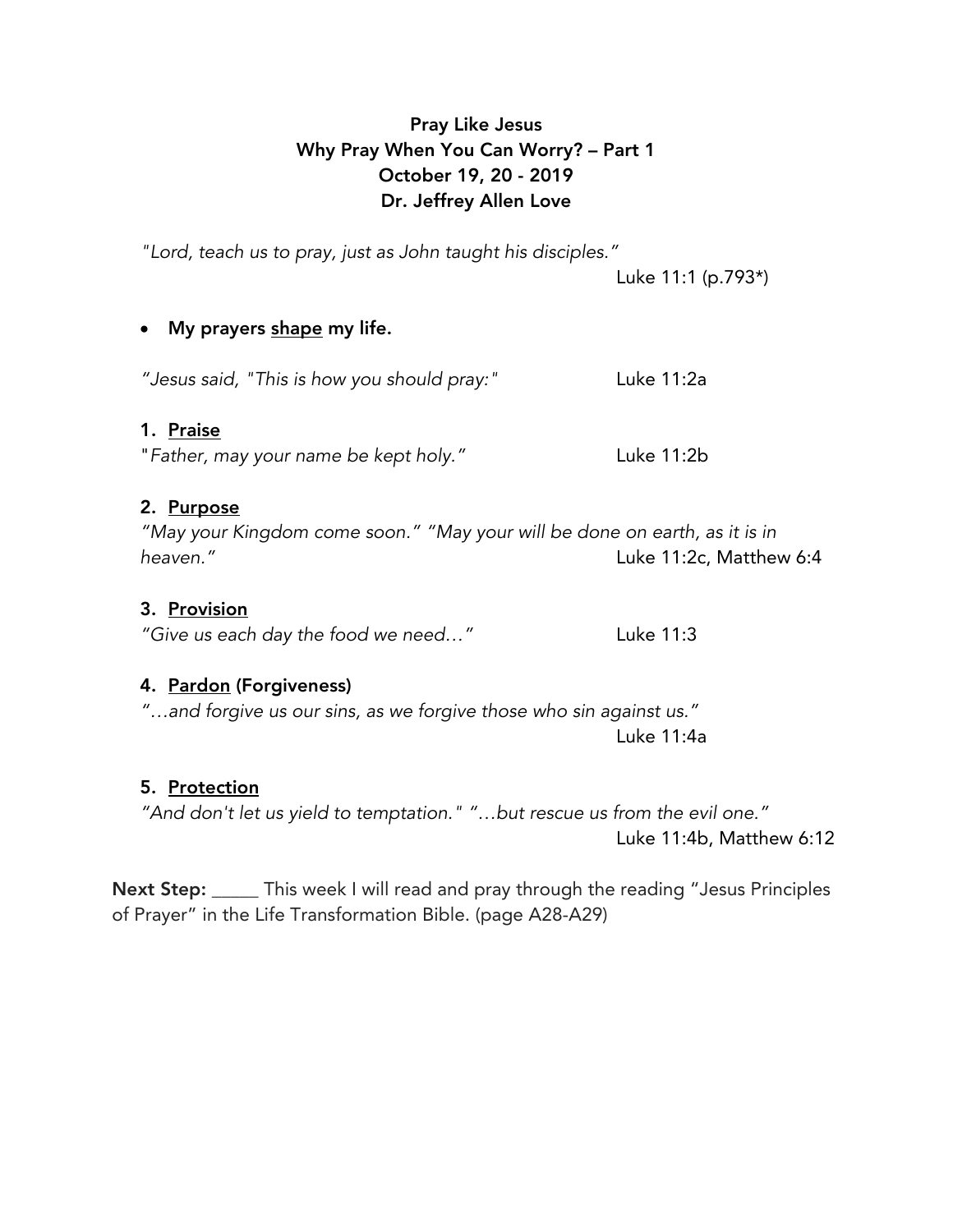

# **Life Groups Study Questions**

#### *Taking the Talk to Another Level*

From the Weekend Talk of October 19-20, 2019 *Why Pray When You Can Worry? Week 1: Pray Like Jesus*

Life Groups use these questions to dig deeper into what we talked about this weekend. Dig into them so you will be ready for the discussion at your Life Group. Find out more about Life Groups at the Info Center in the lobby or go to alivechurch.com/groups.

#### Car Questions/Conversation Starters

- What are you worried about right now?
- When have you worried about something that you really should have prayed about instead?
- How much of a role did prayer play in your family when you were a kid?
- Did you ever memorize the "Lord's Prayer"? Was it just something to learn like a formula, or did it really have genuine meaning for you?

#### Quick Review

• Looking back at your Talk Notes, was there anything you heard in the service that stood out or maybe even confused you?

#### Discussion Starters from the Weekend Talk

#### **See the Talk Notes and related Bible verses from this Weekend's Talk.**

- Pastor Jeff highlighted the One Thing to remember from this week's Talk: *"My Prayers Shape My Life."*
- Read together Luke 11:1-4 (p.793\*) and Matthew 6:9-13 (p.737\*)
	- o Which of these elements of prayer do you resonate with the most? Which do you struggle with most?
- Using Jeff's notes to help guide you, walk through the five aspects of "Jesus' Principles for Prayer." Talk about each one as you go.
	- o Praise (See also Psalm 150 (p.480\*))
		- § Why praise God? What do you praise God for? When do you most feel like praising God? Have you ever praised God "in the storm?"
	- o Purpose (See also Luke 22:41-42 (p.805\*))
		- § What is your purpose? What does God's Will have to do with your purpose? When has it been difficult for you to pray for "God's Will to be done?"
	- o Provision (See also Luke 12:24 (p.795\*))
		- What is "provision?" When have you experienced God's provision?
	- o Pardon (Forgiveness) (See also Colossians 3:13 (p.904\*))
		- § Why do you think Jesus teaches us to "ask for" and to "give" forgiveness? Has unforgiveness ever affected your life? When have you forgiven someone that really didn't "deserve" it?
	- o Protection (See also James 1:13 (p.930\*))
		- **Why do you need to ask Jesus to help you resist temptation? How is temptation different than** "testing" or "trial?"

#### Digging Deeper

**Our series asks the question: "Why Pray When You Can Worry?"**